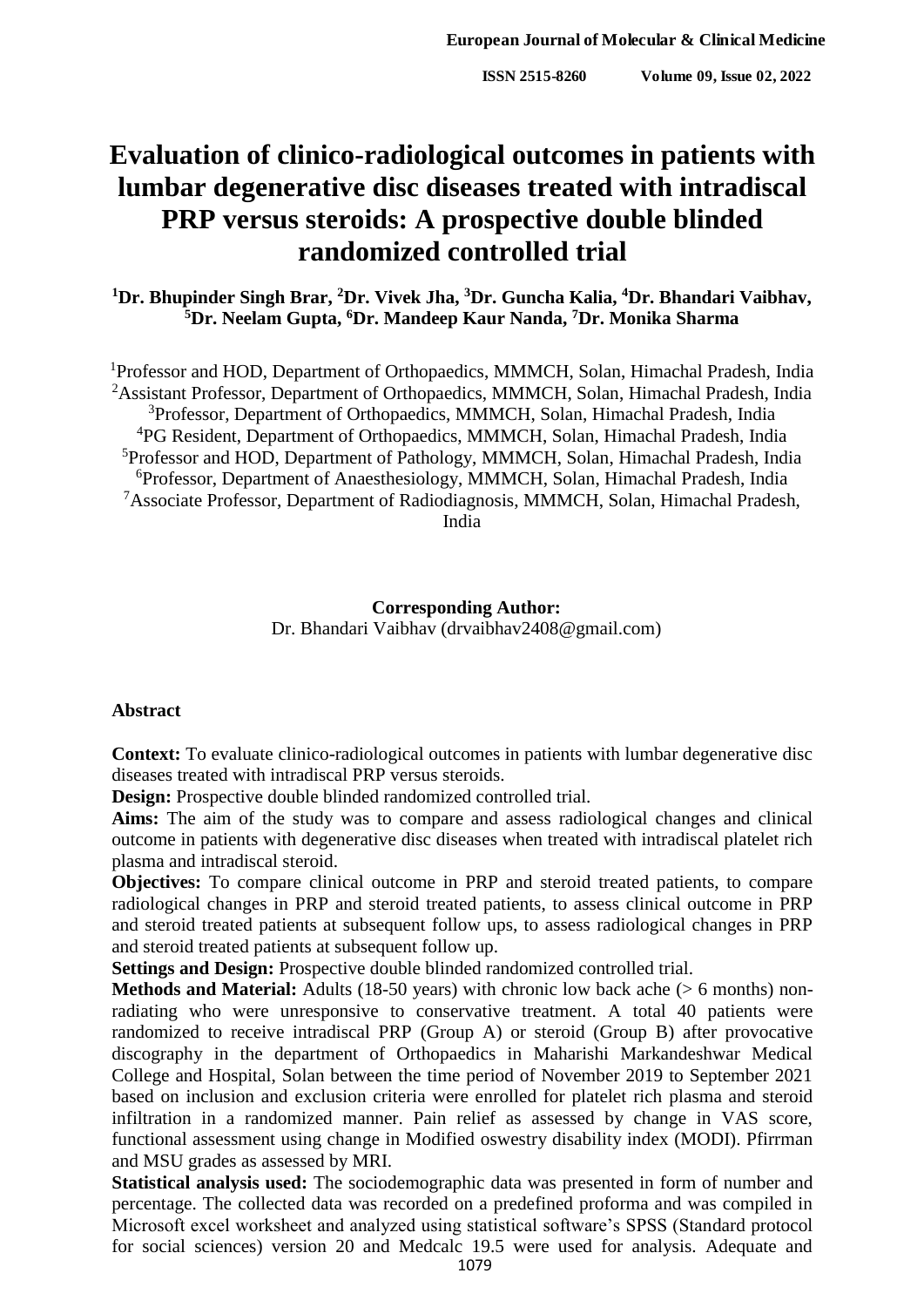#### **European Journal of Molecular & Clinical Medicine**

#### **ISSN 2515-8260 Volume 09, Issue 02, 2022**

appropriate statistical tests were applied and were used for the assessment of level of significance. All the test were applied by taking significance level  $p < 0.05$  as significant.

**Results:** Average age of the study population was 36.55±8.04 years in group A and 38.15±7.94 years in group B. Mean duration of complain was 10.90±3.48 in group A and 11.50±2.91 in group B with female preponderance in both groups. Majority of patients were with PIVD L4-L5 in both the groups' p value (0.6457). The outcome was assessed by visual analogue scale score with statistically significant p value 0.0460\* post 6 months from 0.8817 which was at presentation and modified oswestry disability index score at presentation with p value (0.1025) which reduced with significant p value  $\langle 0.0001^* \rangle$ . Radiologically outcome was assessed by Pfirrman and Michigan state university grading at 6 months post intervention and was found to be statistically insignificant with p value of 0.1675 and 0.1578 respectively. **Conclusions:** Both platelet rich plasma and steroid are effective, safe and easy method in treating low back ache. However, we conclude that platelet rich plasma is a superior treatment option for long term duration and outcome success.

**Keywords:** Degenerative disc disease, intradiscal injection, platelet rich plasma, PRP, steroid, low back pain

# **Introduction**

Low back pain (LBP) is a very frequent ailment in the twenty-first century, with 80 percent of the global population suffering from it at some point  $\left[1\right]$ . It is the second most prevalent reason for a doctor's visit in developed countries and it is also one of the most expensive disease of the healthcare system  $[2-4]$ .

As a result, LBP sufferers are estimated to 600 million worldwide and is currently a serious socioeconomic issue <sup>[5]</sup>. It is now widely accepted that degeneration of the intervertebral disc (IVD), a fibrocartilaginous junction located between two vertebrae, is responsible for 40% of chronic LBP patients [6, 7].

On the intervertebral disc, the consequences of degenerative illness and ageing are strikingly comparable. As a result, biochemical degradation and a decrease in the mechanical qualities of the intervertebral discs are prevalent difficulties among the elderly, owing to their proclivity for traumatic injury during regular physical activities. Excessive stress of the disc, according to *in vitro* research, is more likely to fail the vertebral endplate than the disc itself [8]. As a result, herniation and fissures in a healthy disc can only occur when significant bending and compressive pressures are coupled [9].

The nucleus pulposus tissue is thought to be the source of degeneration  $[10]$ . The nucleus begins to acquire a more fibrotic structure as a result of these metabolic changes and the growing likeness of a solid tissue (rather than a fluid-filled structure due to the decreasing water content). The annulus and nucleus become histologically identical in the latter stages of degeneration. These alterations in the nucleus are accompanied by an immediate loss of functioning and gradual calcification of the cartilaginous endplates. Because there is minimal or no osmotic transfer through the endplates, blood vessels and nerve terminals are observed to grow from the vertebral bodies to inside the disc [11].

Disc degeneration at the rim of the endplate is frequently accompanied by the growth of osteophytes. It's been suggested that this is a remodelling phenomenon, in which the alterations expand the endplate's cross-sectional area and spread the loads across a larger region. These mineralized tissues, on the other

Hand, do not have a constant pattern and frequently have random shape. According to the literature, these mineralized deposits contribute to the functional spinal unit's overall resistance, particularly under bending stresses [12].

Furthermore, zygapophyseal joint osteoarthritis frequently occurs after disc degeneration as a result of substantial changes in the load-sharing relationship between the anterior and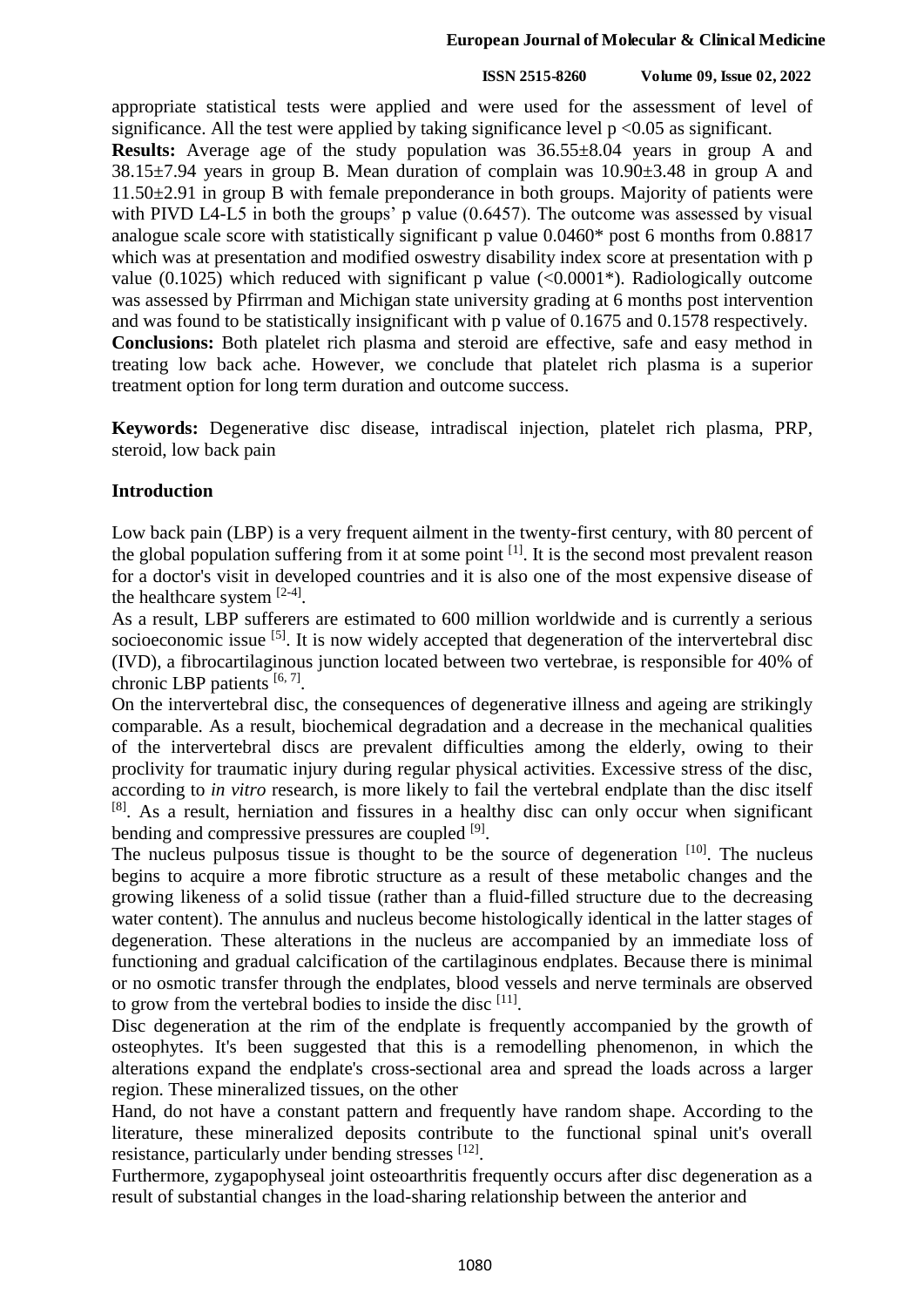posterior spinal columns. Changes in the morphology of the intervertebral disc constituents caused by degeneration are reflected in their biomechanical behaviour as well [13].

In the early stages of the disease, treatment options such as physical therapy, analgesics and anti-inflammatories are aimed at addressing the symptoms. In more advanced cases, epidural steroid injections can be utilized to address radicular symptoms and ultimately surgical treatment, including fusions, may be undertaken to help alleviate symptoms. Platelet-rich plasma (PRP) also has been an alternative strategy in IVD regeneration with documented success due to its multiple growth factors [14].

So, the purpose of this prospective double blinded randomized controlled trial study is to evaluate the clinico-radiological outcome after treated with intradiscal PRP and steroids in patients with lumbar degenerative disc diseases. The efficacy, reparative and regenerative effect of intradiscal PRP and steroids and the association between the severity of inflammatory endplate changes are being investigated. The null hypothesis is there is that no association between outcome and following above treatments in MRI.

#### **Subjects and Methods**

This was a prospective, double blinded, randomized controlled trial of 40 participants with chronic low back ache for more than 6 months non-radiating pain treated with intradiscal PRP and steroid injection for 20 patients each in a tertiary care center. This proposed study was undertaken with approval of Institutional Ethical Committee. Single injections of autologous PRP by buffy coat method or steroid into symptomatic degenerative disc diseases and evaluating long term efficacy of either modalities as assessed by VAS score, MODI score. Group A patients were injected with 1.5 ml PRP intradiscally via 18G Chiba needle and group B patients with 1.5ml intradiscal dexamethasone (8mg) and 0.5ml bupivacaine (0.5%) via 18G Chiba needle. After procedure, hemodynamic parameters were monitored and recorded every 5 minutes for 30 minutes for any complications.

#### **Participant recruitment**

Ninety-one participants were assessed for eligibility at a single academic outpatient department between time period of November 2019 to September 2021 based on inclusion and exclusion criteria (Table no 1). Fifty-one participants were not enrolled in the study (26 did not meet inclusion criteria and 25 declined to participate). A total of 40 participants who met the inclusion criteria were randomized for inclusion into the study.

| <b>Inclusion Criteria</b>                                                     | <b>Exclusion Criteria</b>                            |
|-------------------------------------------------------------------------------|------------------------------------------------------|
| Degenerative disc disease.                                                    | Non discogenic source of back pain                   |
| Age 18-50 Years.                                                              | Active moderate to severe lumbar radiculopathy       |
| Chronic low back pain (VAS score more than 3).                                | Intradural disc herniation for more than 6 weeks     |
| Failed management with physiotherapy and<br>medications for 6 weeks duration. | Spinal fracture within past 6 months                 |
| No motor deficit in anti-gravity muscles.                                     |                                                      |
|                                                                               | Prior fusion at level.                               |
|                                                                               | Lumbar spine surgery within 6 months.                |
|                                                                               | Steroid injection in spine in past 30 days.          |
|                                                                               | Any intradiscal injection other than contrast dye or |
|                                                                               | anaesthetic within past 30 days.                     |
|                                                                               | Inability to consent to procedure.                   |
|                                                                               | Pregnant or breastfeeding.                           |
|                                                                               | Severe psychological illness.                        |

**Table 1:** Inclusion and exclusion criteria for study participation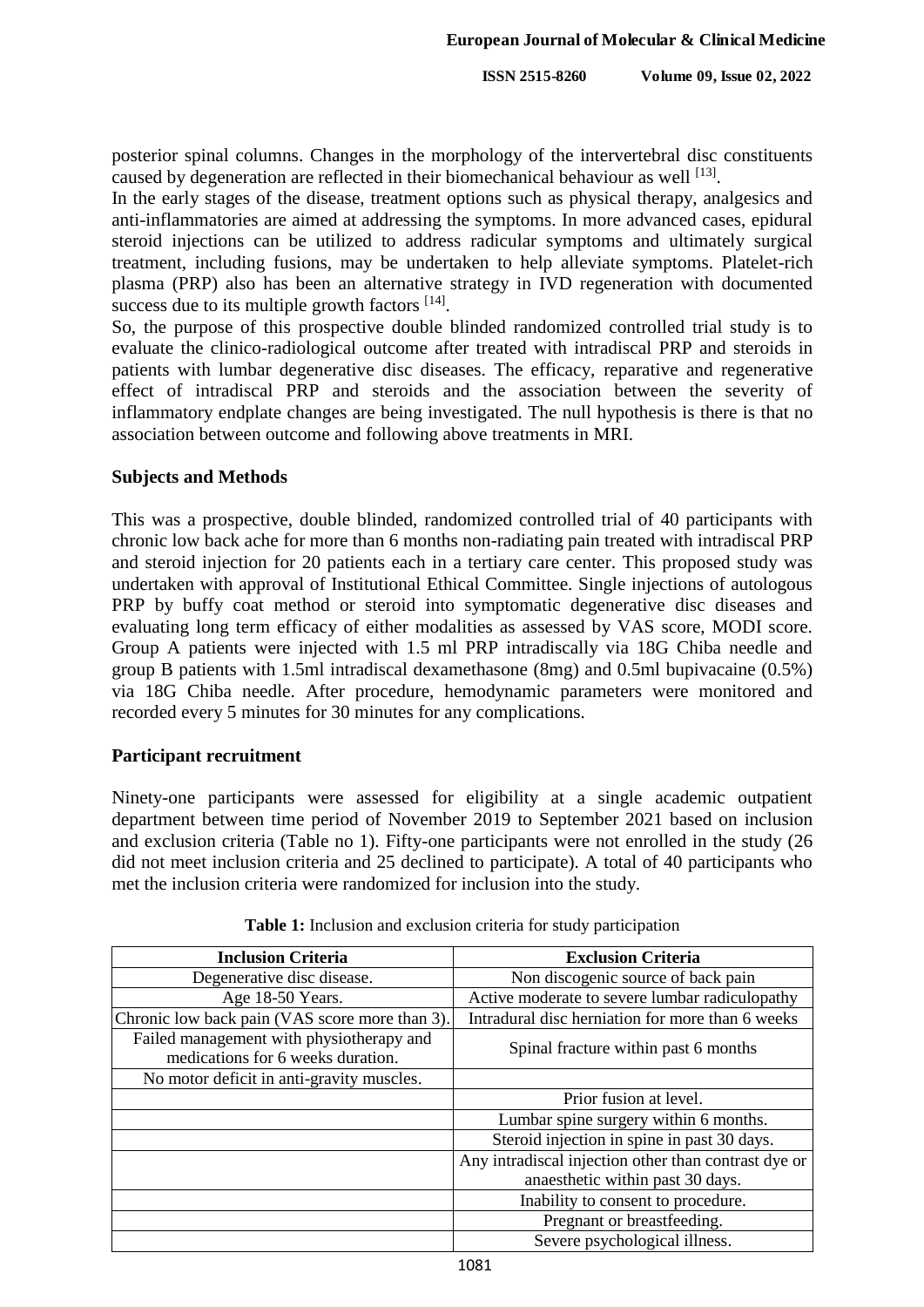| Severe uncontrolled medical condition.               |  |  |  |
|------------------------------------------------------|--|--|--|
| Active infection.                                    |  |  |  |
| Moderate to severe hepatic dysfunction.              |  |  |  |
| Inflammatory arthritis.                              |  |  |  |
| Malignancy.                                          |  |  |  |
| Coagulopathy preventing spinal injection.            |  |  |  |
| Use of any investigational drug within past 30 days. |  |  |  |
| Known allergy or sensitivity to citrate (used for    |  |  |  |
| processing PRP.                                      |  |  |  |

**\*Note:** Our standard physiotherapy prescription focuses on patient education regarding proper exercises, back care principles and back strengthening progressive exercise and stabilization instruction to increase core strength and flexibility in a spine safe manner. The program trial is usually twice weekly for a minimum of 6 weeks.

# **Results**

This study was carried out in the Department of Orthopaedics in collaboration with Department of Blood Bank, Anesthesiology and Radiodiagnosis at a tertiary care centre. Comparison between Groups A vs Group B was done using different variables and p value was obtained.





**Fig 1:** MRI at the time of presentation **Fig 2:** MRI post 6 months of PRP infiltration

| <b>Table 2:</b> Comparison between the two groups according to mean age, duration of complaint, sex, age |  |                                    |  |  |  |  |
|----------------------------------------------------------------------------------------------------------|--|------------------------------------|--|--|--|--|
|                                                                                                          |  | group, PIVD diagnosis distribution |  |  |  |  |

| <b>Parameter</b>                             | <b>Group A</b> | <b>Group B</b>                       | p value                                          |        |  |
|----------------------------------------------|----------------|--------------------------------------|--------------------------------------------------|--------|--|
| Age (yr.) (Mean $\pm$ SD)                    |                | $36.55\pm8.04$ $38.15\pm7.94$ 0.2925 |                                                  |        |  |
| Duration of Complain (weeks) (Mean $\pm$ SD) |                |                                      | $10.90 \pm 3.48 \mid 11.50 \pm 2.91 \mid 0.4103$ |        |  |
| <b>Sex</b>                                   | Male           | 7(35%)                               | 9(45%)                                           |        |  |
|                                              | Female         | 13 (65%)                             | 11 (55%)                                         | 0.5653 |  |
|                                              | $20-30$ years  | 5(25%)                               | 3(15%)                                           |        |  |
| Age group                                    | $31-40$ years  | $8(40\%)$                            | $10(50\%)$                                       | 0.7954 |  |
|                                              | $41-50$ years  | 7(35%)                               | 7(35%)                                           |        |  |
|                                              | $L3-L4$        | $2(10\%)$                            | 3(15%)                                           |        |  |
| PIVD diagnosis distribution                  | $L4-L5$        | 13 (65%)                             | 9(45%)                                           | 0.6457 |  |
|                                              | L4-L5,L5-S1    | 1(5%)                                | $2(10\%)$                                        |        |  |
|                                              | $L5-S1$        | 4(20%)                               | 6(30%)                                           |        |  |

 $*$ Significant (p-value < 0.05)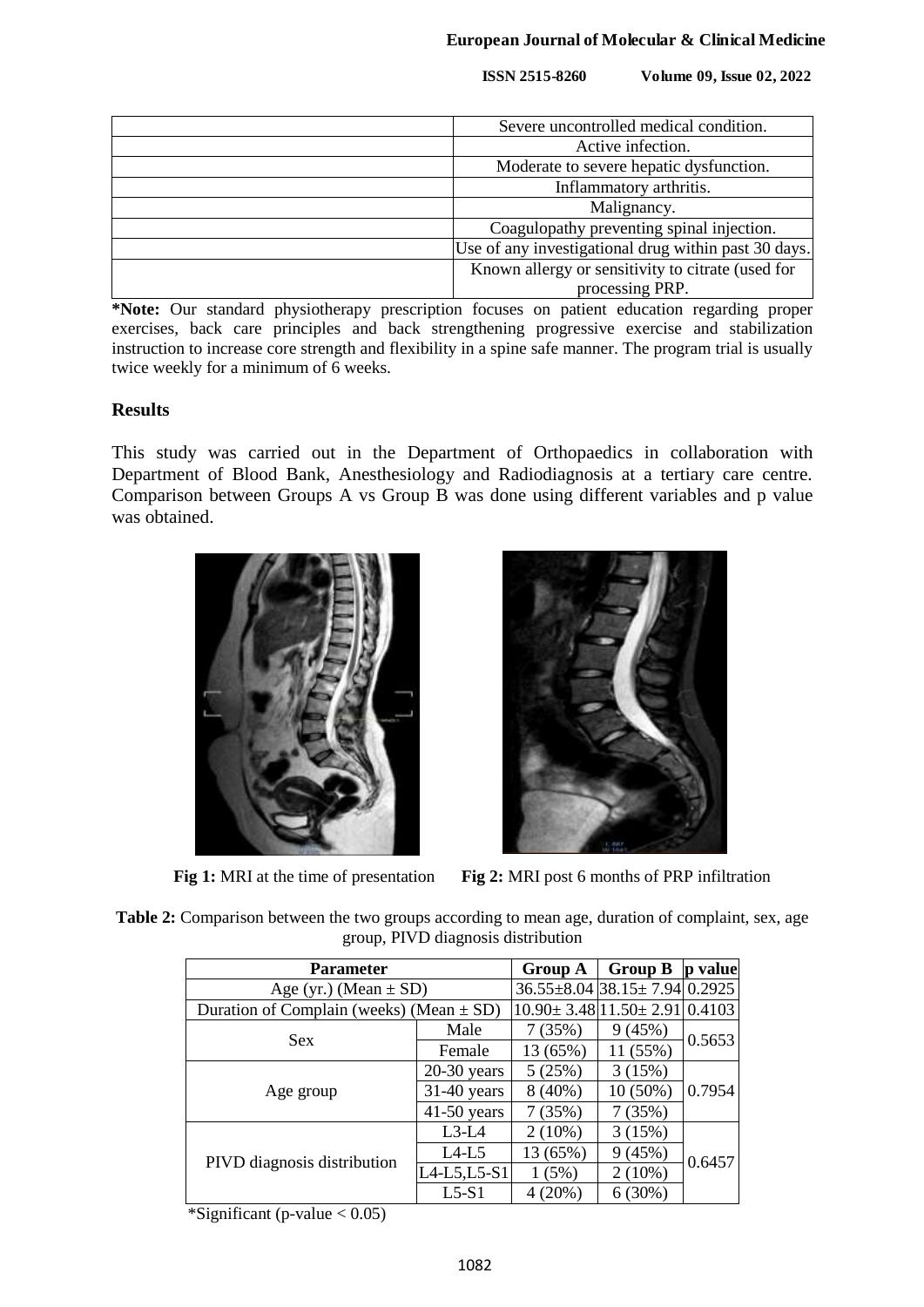## **European Journal of Molecular & Clinical Medicine**

**ISSN 2515-8260 Volume 09, Issue 02, 2022**

| <b>Group A</b>  |                 |               | 95% CI                                                      | p-value                                           |  |
|-----------------|-----------------|---------------|-------------------------------------------------------------|---------------------------------------------------|--|
|                 |                 |               |                                                             |                                                   |  |
| At presentation |                 | 0.75          | 0.2638 to 1.203                                             | 0.881                                             |  |
| $4.68 \pm 0.84$ | $3.73 \pm 0.70$ | $-0.95$       |                                                             | 0.714                                             |  |
| $3.30\pm0.80$   | $4.90 \pm 0.97$ | $1.6^{\circ}$ | 0.9941 to 1.304                                             | $0.01*$                                           |  |
| $3.15 \pm 0.74$ | $6.00 \pm 0.93$ | 2.8           | 1.1435 to 1.821                                             | $0.04*$                                           |  |
|                 |                 |               | Mean $\pm$ SD Mean $\pm$ SD<br>$5.75\pm0.72$ $6.50\pm1.192$ | <b>Group B</b> Difference<br>$-0.4838$ to $0.142$ |  |

**Table 3:** Comparison between the two groups according to Visual Analogue Scale (VAS)

\*Significant (p-value < 0.05)



**Table 4:** Comparison between the two groups according to MODI Score

| <b>MODI</b> Score                                           |  | Group $A \mid$ Group $B$          | <b>Difference</b> | 95% CI                                             | p-value |  |  |  |  |
|-------------------------------------------------------------|--|-----------------------------------|-------------------|----------------------------------------------------|---------|--|--|--|--|
|                                                             |  | Mean $\pm$ SD Mean $\pm$ SD $\pm$ |                   |                                                    |         |  |  |  |  |
| At presentation $54.10\pm9.57$ $59.30\pm10.08$              |  |                                   | 5.2               | $\left  -1.0912 \text{ to} 11.4912 \right  0.1025$ |         |  |  |  |  |
| Post 3 Month $ 42.60 \pm 8.76 $ 52.40 $\pm 9.21$            |  |                                   | 9.80              | $ 4.0463 \text{ to } 15.5537   0.0014*$            |         |  |  |  |  |
| Post 6 Month $\left  28.00 \pm 4.10 \right  37.80 \pm 5.39$ |  |                                   | 9.80              | 6.7348 to 12.8652 $\&$ 0.0001*                     |         |  |  |  |  |
| *Significant (p-value $< 0.05$ )                            |  |                                   |                   |                                                    |         |  |  |  |  |

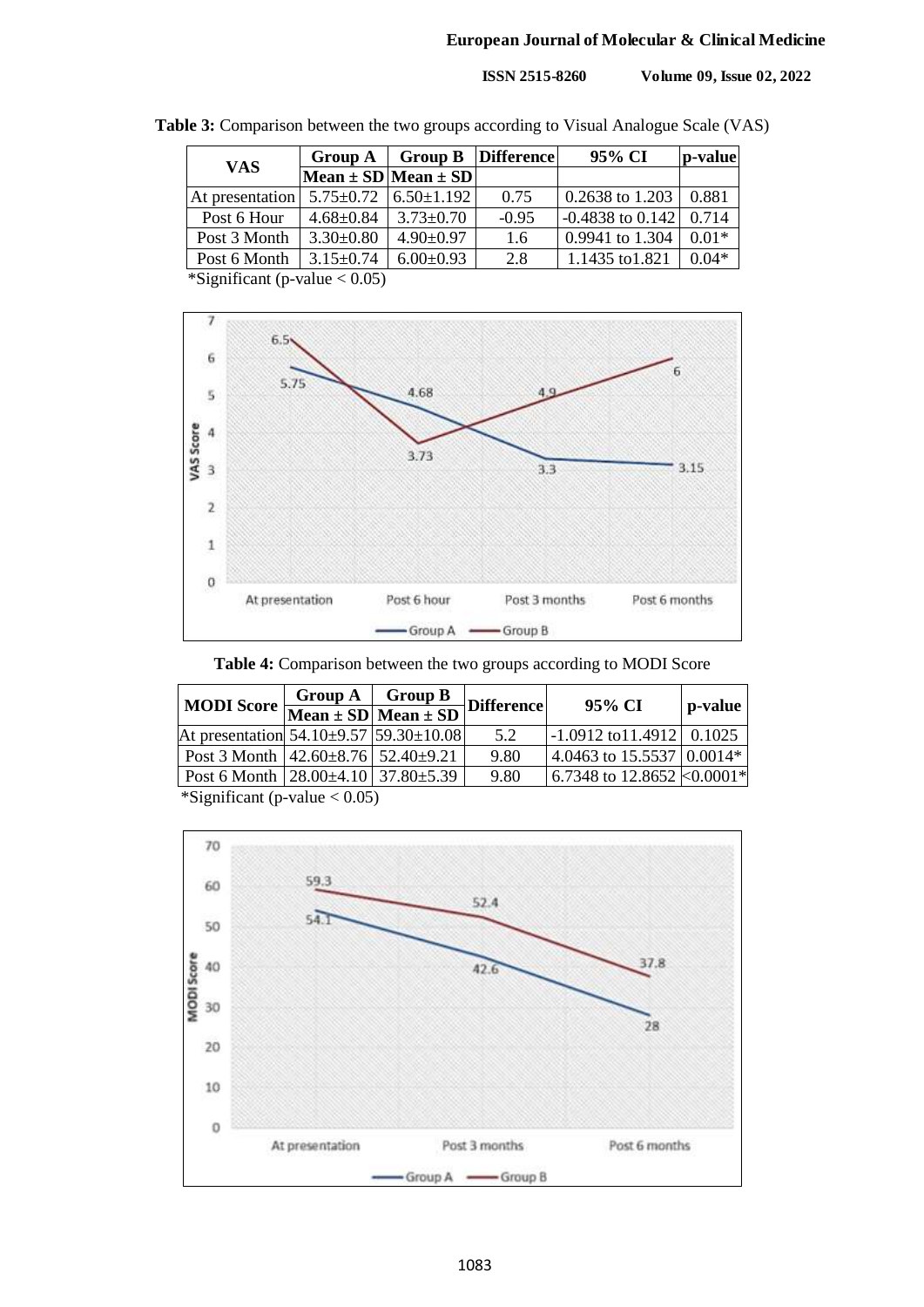|                 |     | <b>Group A</b>                                                  |               |          |               | <b>Group B</b> |               |                |               |  |
|-----------------|-----|-----------------------------------------------------------------|---------------|----------|---------------|----------------|---------------|----------------|---------------|--|
|                 |     | At presentation   Post 6 Month   At presentation   Post 6 Month |               |          |               |                |               |                |               |  |
|                 |     | N <sub>0</sub>                                                  | $\frac{6}{6}$ | No.      | $\frac{6}{6}$ | No.            | $\frac{6}{6}$ | No.            | $\frac{6}{6}$ |  |
|                 | Π   |                                                                 | 5             | 8        | 40            | 2              | 10            | $\overline{4}$ | 20            |  |
| Pfirman grading | III | 19                                                              | 95            | 12       | 60            | 18             | 90            | 16             | 80            |  |
| P value         |     | 0.5483                                                          |               | 0.1675   |               | 0.5483         |               | 0.1675         |               |  |
| MSU grading     | 1A  | 9                                                               | 45            | 16       | 80            | 6              | 30            | 11             | 55            |  |
|                 | 1B  | 4                                                               | 20            | 3        | 15            | 8              | 40            | 8              | 40            |  |
|                 | 2A  | 4                                                               | 20            | $\theta$ | $\theta$      | 3              | 15            |                | 5             |  |
|                 | 2AB | 2                                                               | 10            | 0        | 0             | $\overline{2}$ | 10            | $\Omega$       | $\theta$      |  |
|                 | 2B  |                                                                 | 5             |          | 5             |                | 5             | $\Omega$       | $\theta$      |  |
| p value         |     | 0.7217                                                          |               | 0.1578   |               | 0.7217         |               | 0.1578         |               |  |

**Table 5:** Comparison between the two groups according to Pfirrman and MSU grading

\*Significant (p-value  $< 0.05$ )

#### **Discussion**

LBP is one of the most common health problems and is frequently encountered by orthopaedicians. The multiple possible causes of this symptom make specific disease diagnosis difficult. This dilemma needs organized approach to differentiate between mechanical disorders and rare systemic disorders. The diagnosis of mechanical disorders is often straightforward and does not require radiological or laboratory evaluation. Most low back pain resolves without any intervention, but some reports suggest that episodes of back pain are persistent or recurrent in some patients <sup>[1]</sup>. Though the causes of chronic low back pain are numerous, lumbar disc degeneration is one of the most common causes. Surgical intervention may be necessary in cases of intractable LBP<sup>[2]</sup>.

PRP is an autologous blood product with increased platelet concentration that has the ability to naturally enhance the healing process biologically. Due to the presence of numerous growth factors such as platelet-derived growth factor and transforming growth factor-beta.<sup>[3]</sup> These growth factors increase the collagen content, accelerate endothelial regeneration and promote angiogenesis in many different type of tissues. The concentration of growth factors parallels that of the increased concentration of the platelets and activate stem cells to promote the tissue repair and reduce apoptosis  $[22]$ . Platelet-rich plasma aids in tissue repair and healing in many different musculoskeletal disorders, such as osteoarthritis, lateral epicondylitis, rotator cuff disease, Achilles and patella tendinopathy, hamstring injuries and degenerative disc disease  $[24]$ . Many studies have shown that PRP injections can help with back pain caused by intervertebral disc degeneration [3].

The intervertebral disc is comprised of central nucleus pulpous and surrounding annulus fibrosus which allows mobility between opposing surfaces of the vertebral body.

When degenerative changes exist in the nucleus pulpous, some of the force between the vertebral end plates is exerted directly on the annulus fibrosus leading to tears and fissures in the disc. Although in the early phases these changes are microscopic in appearance, they cause an inflammatory reaction in the surrounding, sensitive, longitudinal ligaments of the spine. This creates a clinical picture of acute LBP  $^{[17]}$ .

Both steroids and non-steroidal anti-inflammatory drugs have partial effectiveness in treating pain associated with this inflammation. In treating pain due to inflammation steroids and antiinflammatory agents can be used to relieve the symptom. Therefore, the rationale for using intradiscal steroids is to suppress the inflammation within the disc, thereby alleviating the patient's symptoms. Structurally, intradiscal steroids are thought to promote spinal segment stabilization by decreasing the radial bulges and increasing the disc height  $[17]$ .

Intradiscal injections of PRP are gaining popularity as a new therapy option for CLBP, with promising results in terms of pain relief and improved functional abilities. As a result, we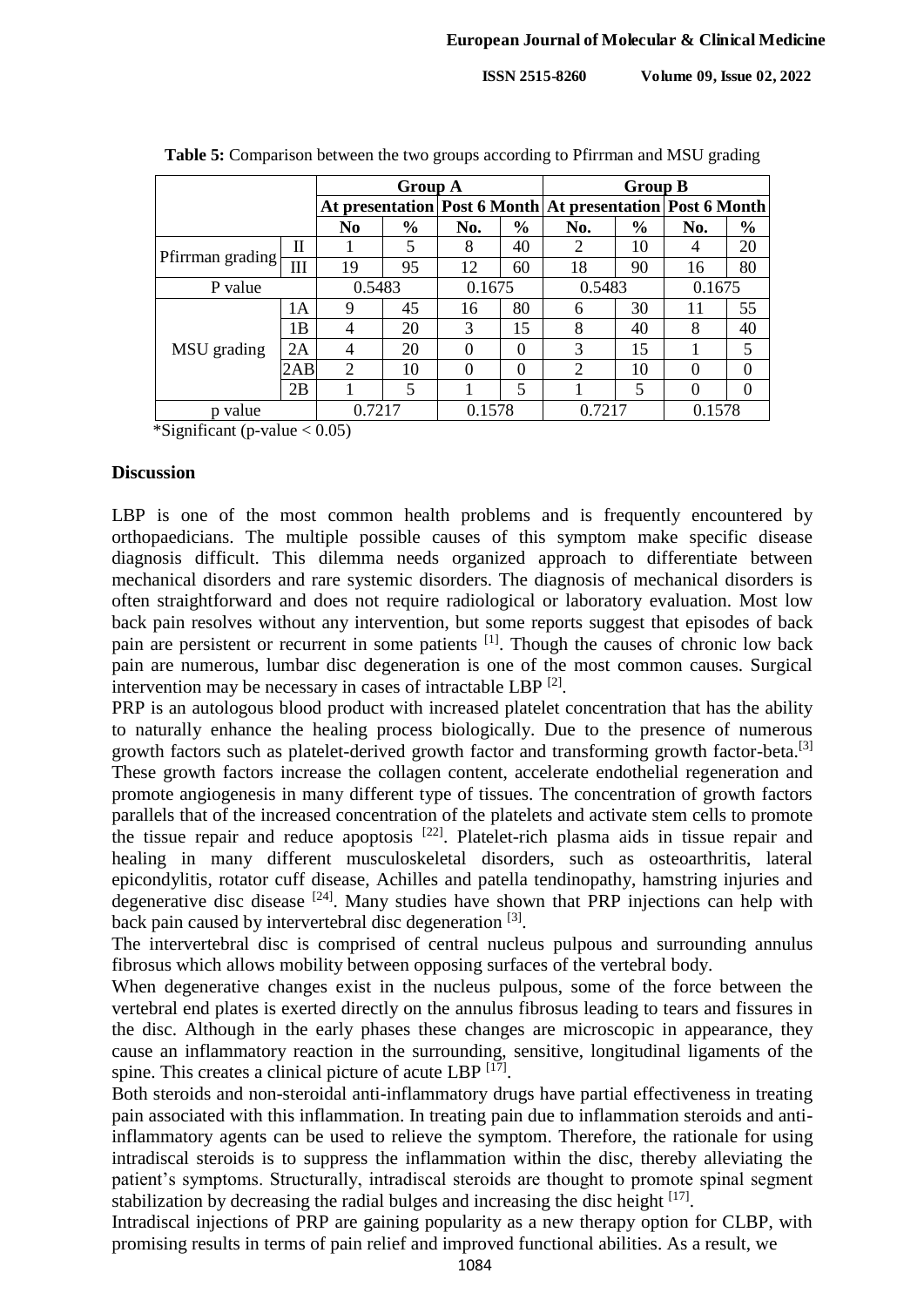conducted this prospective double-blind randomised controlled trial to assess the clinicoradiological outcome in patients with lumbar degenerative disc disease treated with intradiscal PRP and steroids.

In our study the mean age of the patients in group A was  $36.55\pm8.04$  years and the mean duration of complaint was 10.90±3.48 weeks and the mean age of the patients in group B was  $38.15\pm7.94$  years and the mean duration of complaint was  $11.50\pm2.91$  weeks. In the study conducted by Singla *et al*. [25] mean age of patients was 37±10.09 which was concordant with our study. Our study was also partially concordant with Morishita *et al*. [31] in which mean age was 34.14 years and majority of the patients had acute duration of symptoms < 12 weeks.

Among age groups of the studied cases by Shanmugam and Shivakumar [27] showed that the most common affected age group was between the age of 51-60 years (53.33%) while in our study, in both the groups majority of the patients were between the age of 31-40 years. These partially differences may be attributed due to the different setting and locality.

In group A and group B categories, males were 35% and 45% while females were 65% and 55% respectively. Female preponderance was observed in our study which was concordant with study reported by Laxmaiah Manchikanti and colleagues <sup>[2]</sup> who reported overall increasing prevalence of CLBP, among women aged 21 to 34 and among men aged 45 to 54. Female patients exhibited more severe disc degeneration than male subjects, according to the researchers [15-16] .

L4-L5 was the most prevalent PIVD diagnosis in group A and group B (65% and 45% respectively), whereas L5-S1 was the second most common (20% and 30% respectively). Our study was concordant with study conducted by Akeda *et al*. [21] in which PIVD at L4-L5 level was most common. Also, in the study reported by Gurmeet Singh Sarla <sup>[29]</sup> 80% of the disc prolapse in the lumbar spine occur at L4-L5 and L5-S1 levels which was also concordant with our study.

The outcome of low back pain was assessed by pain VAS score at presentation, post 6-hour, post 3 months and 6 months in both the groups. There was significant reduction in group B as compared to group A only in post 6-hour period. VAS score significantly reduced post 6 months in group A as compared to group B. It is possible that over time the effect of PRP on IVD could have been enhanced due to its repairative and regenerative effect. Comella *et al*.  $^{[26]}$  reported reduction in pain and discomfort with intradiscal PRP according to both VAS and present pain index. VAS scores statistically improved from average of 5.6 at baseline to 3.6 at 6 months which was concordant with our study. Levi *et al*. [23] also reported successful outcome of intradiscal PRP at 6 months with a 50% decrease in VAS score with poor early results at 1 month which may reflect the mechanism of action of PRP and time required for treatment effect to occur.

Our study was also concordant with Tavares *et al.* [20] where they reported intradiscal injections of lidocaine and prednisolone acetate to reduce pain intensity for LBP with active discopathy at 1 month, but not at 3 or 6 months. Nyugen *et al*. [19] reported that for persistent low back pain caused by active discopathy, a single glucocorticoid intradiscal injection could reduce low back pain for a month but not for a year which had partially similar results with our study.

In our study MODI Score significantly decreased from baseline 54.10±9.57 to 42.60±8.76 and 28.00±4.10 in group A and from baseline 59.30±10.08 to 52.40±9.21 and 37.80±5.39 in group B from at the time of presentation to post 3 and 6 months respectively. Karamanakos *et al*. [28] reported chronic low back ache successfully treated with a single intradiscal injection of autologous PRP where ODI scores reduced from baseline 74 to 34 and 22 at two and one year follow up which was concordant with our study. Cao *et al*. [18] reported intradiscal steroid injection in LBP and found that no difference of improvement by MODQ score was seen among the patients at 3 and 6 months which related with our study.

Akeda *et al.* <sup>[21]</sup> found no significant progression of disc height narrowing and ossification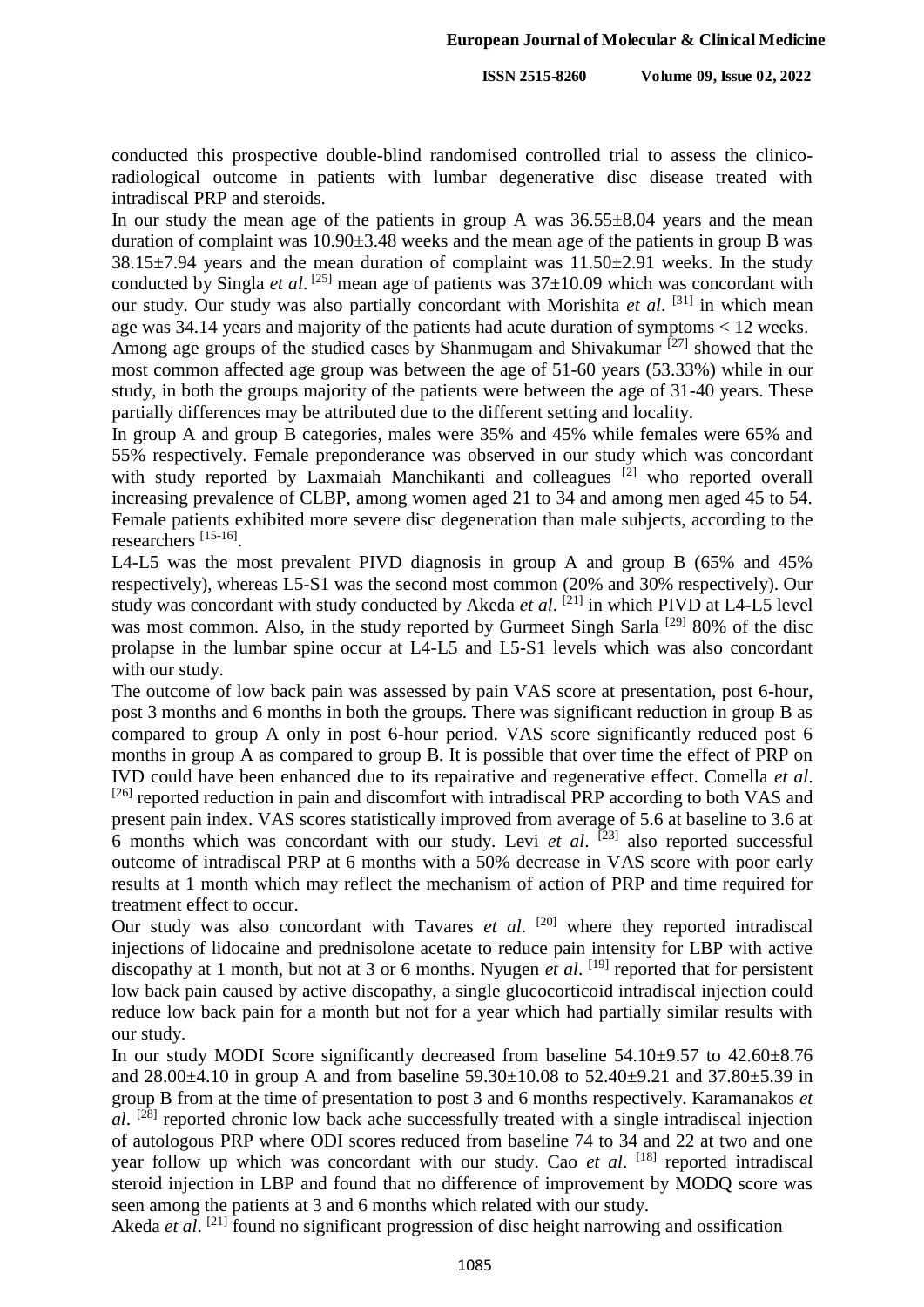following the injection of PRP releasate into the targeted disc in their research of intradiscal injection of autologous PRP releasate to treat discogenic LBP. Quantitative MRI assessment was done between baseline and follow ups. No significant change was found at baseline and at follow up in both nucleus pulposus and annulus fibrosus on T2 weighted maps. These findings were found to be consistent with our research and no statistically significant difference was seen  $(p > 0.05)$ .

In our study, we also found that in both the groups patients initially presented with varying MSU grades; grade 1A, 1B, 2A, 2AB and 2B but at 6 months majority of patients in both the groups had grade 1A. Hosseini and colleagues <sup>[30]</sup> evaluated the therapeutic efficacy of intradiscal injection in reducing pain and improving patient's performance in different types of MSU grades for disc disease. Further studies are needed to evaluate PRP and steroid efficacy on MSU grading.

# **Limitations**

The small sample size with single centre study and short follow up was one of the limitations of our study. Further research is needed to evaluate the efficacy of this treatment.

# **Conclusion**

Our study concluded that intradiscal injection of PRP for the management of CLBP is an effective, safe, cheap and better treatment modality in comparison to intradiscal steroid. It results in significant reduction in pain and improved functional status as seen by reduction in VAS scores, MODI score. Although these results are promising, further studies are needed to define the subset of participants most likely to respond to biological intradiscal treatment and the ideal cellular characteristics of the intradiscal PRP injectate.

# **References**

- 1. Borenstein D. Mechanical low back pain-A rheumatologist's view. Nature Reviews Rheumatology, 2013, 643-653. Doi: 10.1038/nrrheum.2013.133
- 2. Manchikanti L, Singh V, Datta S, Cohen SP, Hirsch JA. Comprehensive review of epidemiology, scope, and impact of spinal pain. Pain Physician, 2009, E35-70. Available: http://europepmc.org/abstract/med/19668291
- 3. Wang WJ, Yu XH, Wang C, Yang W, He WS, Zhang SJ, *et al*. MMPs and ADAMTSs in intervertebral disc degeneration. Clinica Chimica Acta, 2015, 238-246, Doi: 10.1016/j.cca.2015.06.023
- 4. Hoy D, Brooks P, Blyth F, Buchbinder R. The Epidemiology of low back pain. Best Pract Res Clin Rheumatol. 2010;24:769-781. Doi: 10.1016/ j.berh.2010.10.002
- 5. March L, Smith EUR, Hoy DG, Cross MJ, Sanchez-Riera L, Blyth F, *et al*. Burden of disability due to musculoskeletal (MSK) disorders. Best Practice and Research: Clinical Rheumatology, 2014, 353-366. Doi: 10.1016/j.berh. 2014.08.002
- 6. Cheung KMC, Karppinen J, Chan D, Ho DWH, Song YQ, Sham P, *et al*. Prevalence and pattern of lumbar magnetic resonance imaging changes in a population study of one thousand forty-three individuals. Spine (Phila Pa 1976). 2009;34:934-940. Doi: 10.1097/BRS.0b013e3181a01b3f
- 7. Andersson GBJ. Epidemiological features of chronic low-back pain. Lancet. 1999, 581- 585. Doi: 10.1016/S0140-6736(99)01312-4
- 8. Trenholm J. The Biomechanics of Back Pain. Physiother Canada. 2003;55:170. doi:10.2310/6640.2003.2269
- 9. Adams MA, Hutton WC. Gradual disc prolapse. Spine (Phila Pa 1976). 1985;10:254-531.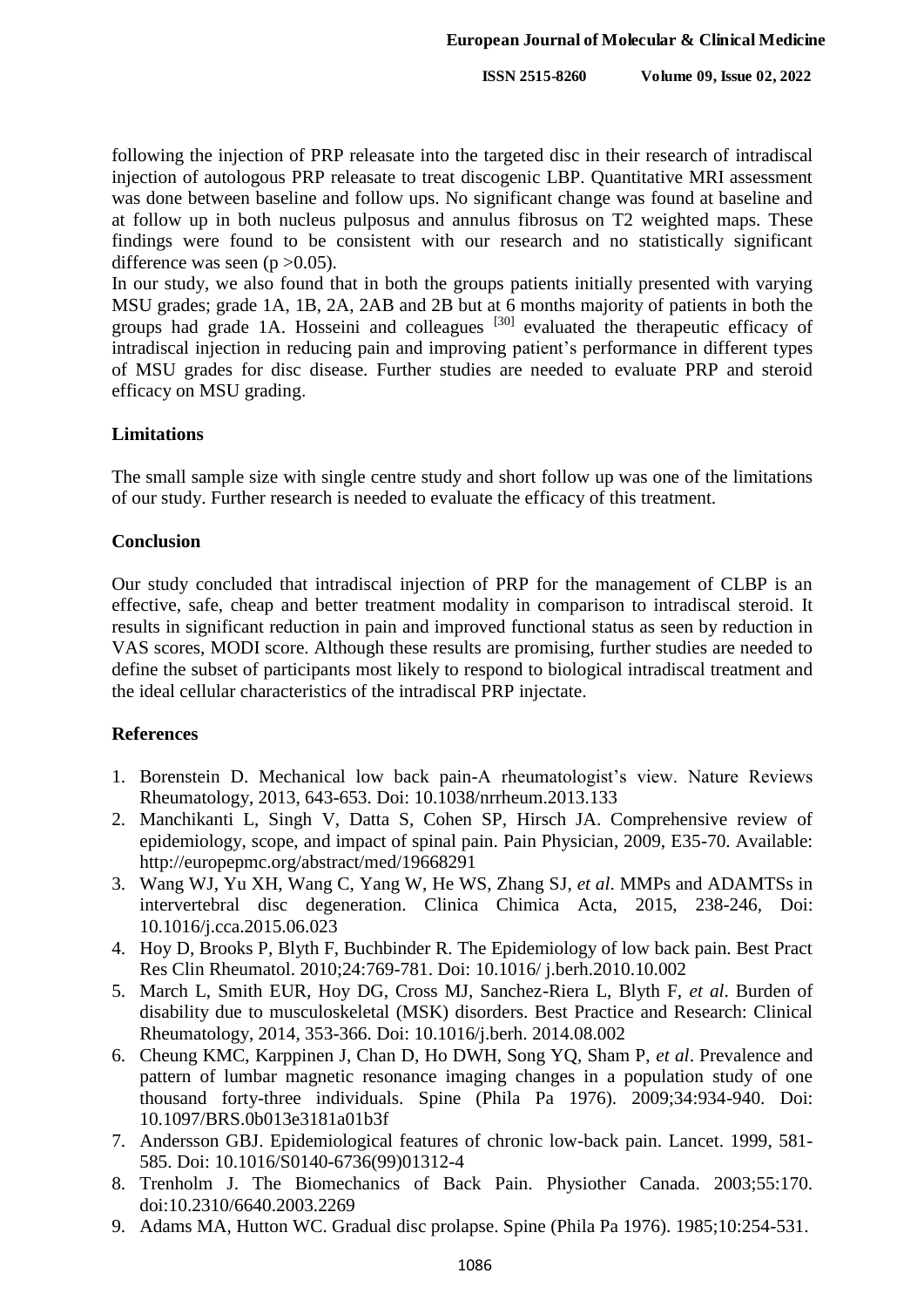Doi: 10.1097/00007632-198507000-00006

- 10. Antoniou J, Steffen T, Nelson F, Winterbottom N, Hollander AP, Poole RA, *et al*. The human lumbar intervertebral disc: Evidence for changes in the biosynthesis and denaturation of the extracellular matrix with growth, maturation, ageing, and degeneration. J Clin Invest. 1996;98:996-1003. doi:10.1172/JCI118884
- 11. Bernick S, Cailliet R. Vertebral end-plate changes with aging of human vertebrae. Spine (Phila Pa 1976). 1982;7:97-102. doi:10.1097/00007632-198203000-00002
- 12. Huddleston P. Mechanical Function of Vertebral Body Osteophytes, as Revealed by Experiments on Cadaveric Spines. Yearb Orthop. 2012;2012:353-354. doi:10.1016/j.yort.2012.05.039
- 13. Niosi CA, Oxland TR. Degenerative mechanics of the lumbar spine. Spine J. 2004;4:S202-S208. doi:10.1016/j.spinee.2004.07.013
- 14. Sharma A, Sargar K, Salter A. Temporal evolution of disc in young patients with low back pain and stress reaction in lumbar vertebrae. Am J Neuroradiol. 2017;38:1647-1652. doi:10.3174/ajnr.A5237
- 15. Tuakli-Wosornu YA, Terry A, Boachie-Adjei K, Harrison JR, Gribbin CK, LaSalle EE, *et al*. Lumbar Intradiskal Platelet-Rich Plasma (PRP) Injections: A Prospective, Double-Blind, Randomized Controlled Study. PM R. 2016;8:1-10. doi:10.1016/j.pmrj.2015.08.010
- 16. Molinos M, Almeida CR, Caldeira J, Cunha C, Gonçalves RM, Barbosa MA. Erratum: Inflammation in intervertebral disc degeneration and regeneration (Journal of the Royal Society Interface, 2015, 12(20141191). DOI:10.1098/ rsif.2014.1191). Journal of the Royal Society Interface. 2015. p. 20150429. doi:10.1098/rsif.2015.0429
- 17. Muzin S, Isaac Z, Walker J. The role of intradiscal steroids in the treatment of discogenic low back pain. Curr Rev Musculoskelet Med. 2008;1:103-107. doi:10.1007/s12178-007- 9015-y
- 18. Cao P, Jiang L, Zhuang C, Yang Y, Zhang Z, Chen W, *et al*. Intradiscal injection therapy for degenerative chronic discogenic low back pain with end plate Modic changes. Spine J. 2011;11:100-106. doi:10.1016/j.spinee.2010. 07.001
- 19. Nguyen C, Boutron I, Baron G, Sanchez K, Palazzo C, Benchimol R, *et al*. Intradiscal Glucocorticoid Injection for Patients With Chronic Low Back Pain Associated With Active Discopathy: A Randomized Trial. Ann Intern Med. 2017;166:547-556. doi:10.7326/M16-1700
- 20. Tavares I, Thomas E, Cyteval C, Picot MC, Manna F, Macioce V, *et al*. Intradiscal glucocorticoids injection in chronic low back pain with active discopathy: A randomized controlled study. Ann Phys Rehabil Med. 2021;64:101396. doi:10.1016/j.rehab.2020.05.003
- 21. Akeda K, Imanishi T, Ohishi K, Masuda K, Uchida A, Sakakibara T, *et al*. Intradiscal Injection of Autologous Platelet-Rich-Plasma for the Treatment of Lumbar Disc Degeneration -Preliminary Prospective Clinical Trial for Discogenic Low Back Pain Patients. In: ORS 2012 Annual Meeting [Internet]. 2012 [cited 27 Apr 2021]. Poster No. 2194. Available: http://www.ors.org/ Transactions/58/2194.pdf
- 22. Navani A, Hames A. Platelet-rich plasma injections for lumbar discogenic pain: A preliminary assessment of structural and functional changes. Tech Reg Anesth Pain Manag. 2015;19:38-44. doi:10.1053/j.trap.2016.09.007
- 23. Levi D, Horn S, Tyszko S, Levin J, Hecht-Leavitt C, Walko E. Intradiscal platelet-rich plasma injection for chronic discogenic low back pain: Preliminary results from a prospective trial. Pain Med (United States). 2016;17:1010-1022. doi:10.1093/pm/pnv053
- 24. Wu J, Zhou J, Liu C, Zhang J, Xiong W, Lv Y, *et al*. A Prospective Study Comparing Platelet-Rich Plasma and Local Anesthetic (LA)/Corticosteroid in Intra-Articular Injection for the Treatment of Lumbar Facet Joint Syndrome. Pain Pract. 2017;17:914-